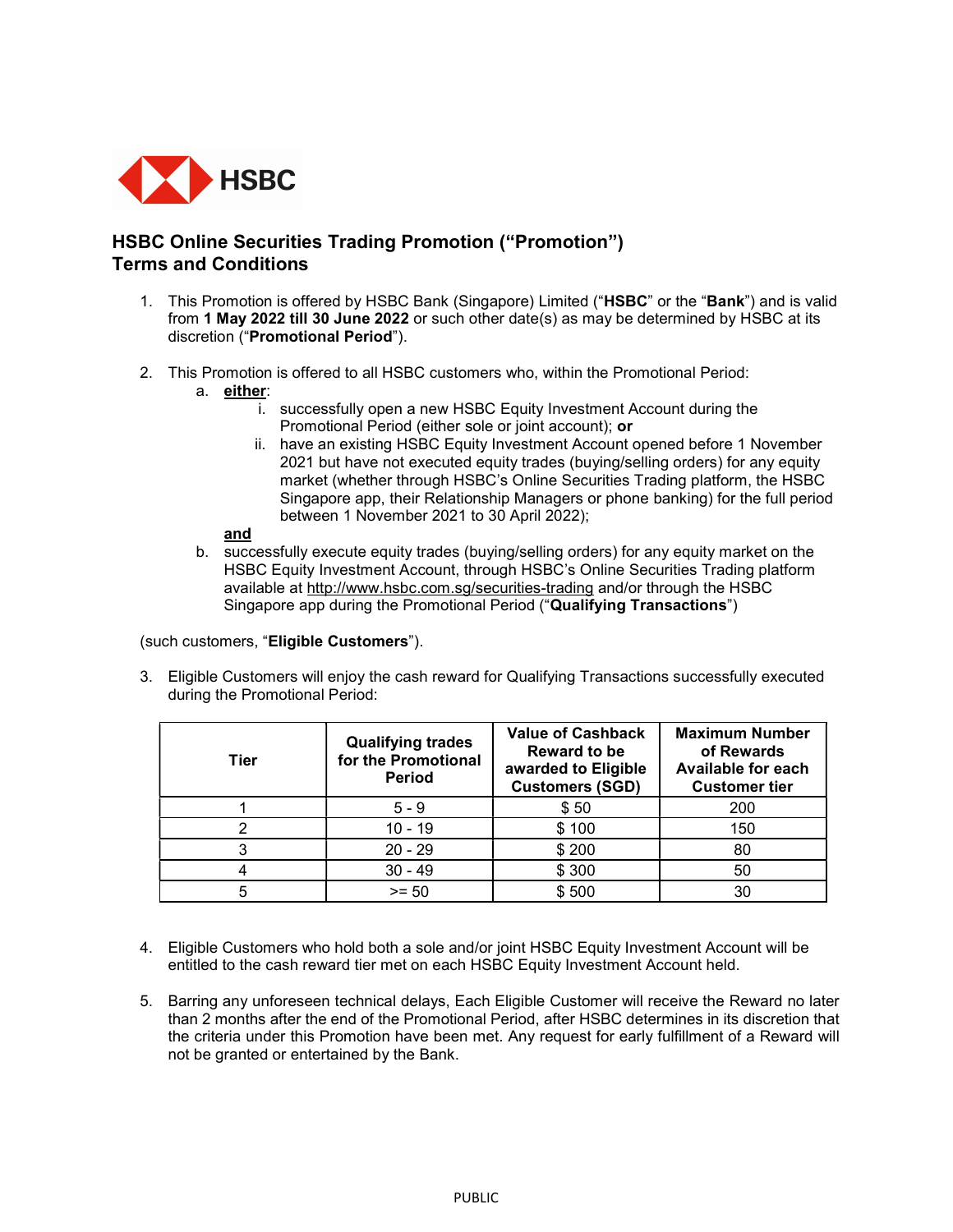- 6. The Reward will be credited into each Eligible Customer's (a) Singapore dollar (SGD) denominated deposit transactional sole account with the Bank (in the case of Eligible Customers who are sole accountholders), or (b) Singapore dollar (SGD) denominated deposit transactional joint account with the Bank (in the case of Eligible Customers who are joint accountholders) (such accounts collectively, the "Relevant Accounts").
- 7. In order for such Eligible Customer to receive the Reward, the Relevant Account of each Eligible Customer must be maintained in good standing and conducted in a proper and satisfactory manner as determined by the Bank at its discretion over the Promotional Period and at the time of fulfillment.
- 8. For the avoidance of doubt, GST is payable for Singapore residents and the following fees and charges collected on behalf of other entities are also applicable and may be subject to revisions from time to time at the discretion of the relevant entity:

| <b>Items</b>                                   | Fee/Charge                             |  |  |
|------------------------------------------------|----------------------------------------|--|--|
| <b>SGX Listed Securities</b>                   |                                        |  |  |
| • Clearing Fee                                 | 0.0325% of contract value              |  |  |
| (collected on behalf of CDP)                   |                                        |  |  |
| • SGX Access Fee                               | 0.0075% of contract value              |  |  |
| (collected on behalf of SGX)                   |                                        |  |  |
| <b>HKEx Listed Securities</b>                  |                                        |  |  |
| • Stamp duty                                   | 0.13% of contract value, rounded up to |  |  |
| (collected on behalf of the HK SAR government) | the nearest dollar                     |  |  |
| • Transaction levy                             | 0.0027% of contract value              |  |  |
| (collected on behalf of the SFC of HK)         |                                        |  |  |
| • HKEx Trading Fee                             | 0.005% of contract value               |  |  |
| (collected on behalf of HKEx)                  |                                        |  |  |
| <b>US Listed Securities</b>                    |                                        |  |  |
| • US SEC Fee on sell trade                     | 0.00051% of contract value             |  |  |

- 9. This Promotion is not valid with other offers or promotions unless otherwise stated.
- 10. The Reward is not exchangeable for rewards points, credit or kind in all cases, whether in whole or in part. The Promotion Rates and Reward are also not transferable, replaceable, or applicable to any non-Qualifying Transaction. HSBC reserves the right to amend the Promotion Rates and Reward, or replace either with another item of a similar value, at any time at its discretion without notice.
- 11. The Bank may, at its discretion, revise these Promotion Terms and Conditions (including but not limited to varying the Promotional Period) or withdraw this Promotion at any time without prior notice and without assuming any liability to any customer.
- 12. Only personal accounts are eligible for this Promotion. Personal Internet Banking Terms and Conditions and the terms and conditions set out in the Investment Account Opening Booklet (including without limitation, the General Terms and Conditions for Investment Accounts, Securities Trading Risk Disclosure Statement, the Custodian Services Terms and Conditions, and the Securities Trading Schedule) (collectively, the "General Terms") will continue to apply. In the event of any conflict or inconsistency between the General Terms and these Promotional Terms